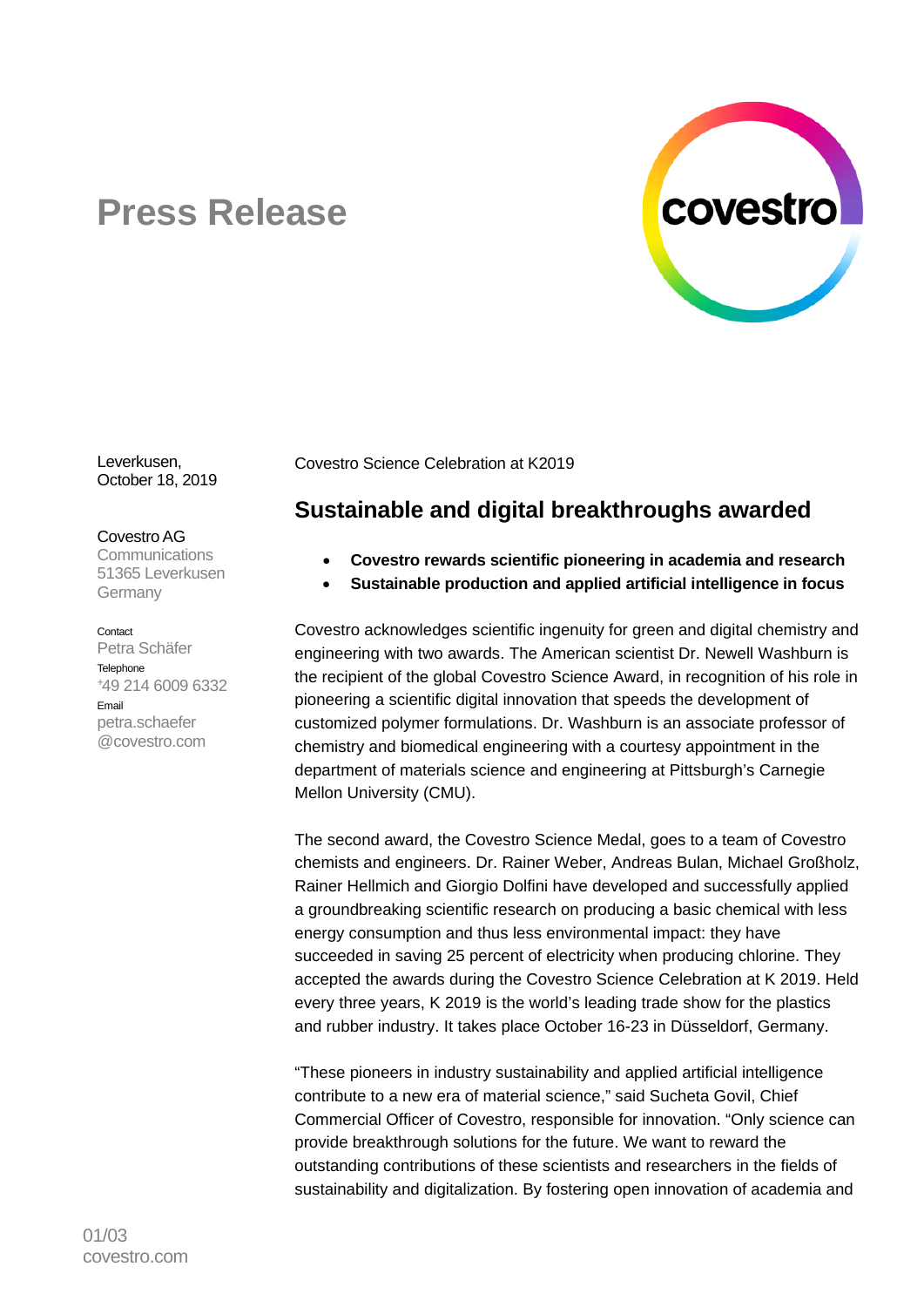

industry we help to speed up solutions for our customers and thus keep pushing the boundaries of what is possible."

#### **Machine Learning in lab research**

Dr. Washburn was singled out for a proprietary technology that solves a common industry challenge. Traditionally, formulating polyurethane elastomers, foams and coatings to a customer's exact specifications is a timeconsuming process, filled with trial and error in the lab. Dr. Washburn's Hierarchical Machine Learning approach, developed in collaboration with Dr. Barnabás Póczos in CMU's Machine Learning Department, leverages data analytics and simulation to more quickly determine the formulation that meets sustainable customer requirements. Dr. Washburn is working closely with Covestro experts in the Coatings, Adhesives and Specialties, and Polyurethanes businesses to optimize this novel approach.

"The experience I've had with Covestro has been extremely valuable," said Dr. Washburn. "I'm thankful for the opportunity to work with an organization that nurtures innovation and recognizes the value it brings to its business, and the business of its customers."

## **Energy saving chlorine production**

The second rewarded innovation points out to a more sustainable production. About two thirds of all chemical products need chlorine for their production which is generated in an electricity consuming process. Covestro helps to change that. Together with industry partners the team of chemists and engineers developed a process that reduces the amount of electricity needed by around 25 %.

The principle of chlorine production has been well known for more than hundred years. It works via electrolysis - meaning sending power through a saline solution. The novelty within Covestro´s newly developed process is: the hydrogen producing electrode is replaced by a so-called oxygen depolarized cathode. This was developed by Covestro and it works with two volts instead of three.. In the upcoming years Covestro will introduce this process in two of their plants and thus save up to 40.000 tons of  $CO<sub>2</sub>$  per year.

## **About Covestro:**

With 2018 sales of EUR 14.6 billion, Covestro is among the world's largest polymer companies. Business activities are focused on the manufacture of hightech polymer materials and the development of innovative solutions for products used in many areas of daily life. The main segments served are the automotive, construction, wood processing and furniture, and electrical and electronics industries. Other sectors include sports and leisure, cosmetics, health and the chemical industry itself. Covestro has 30 production sites worldwide and